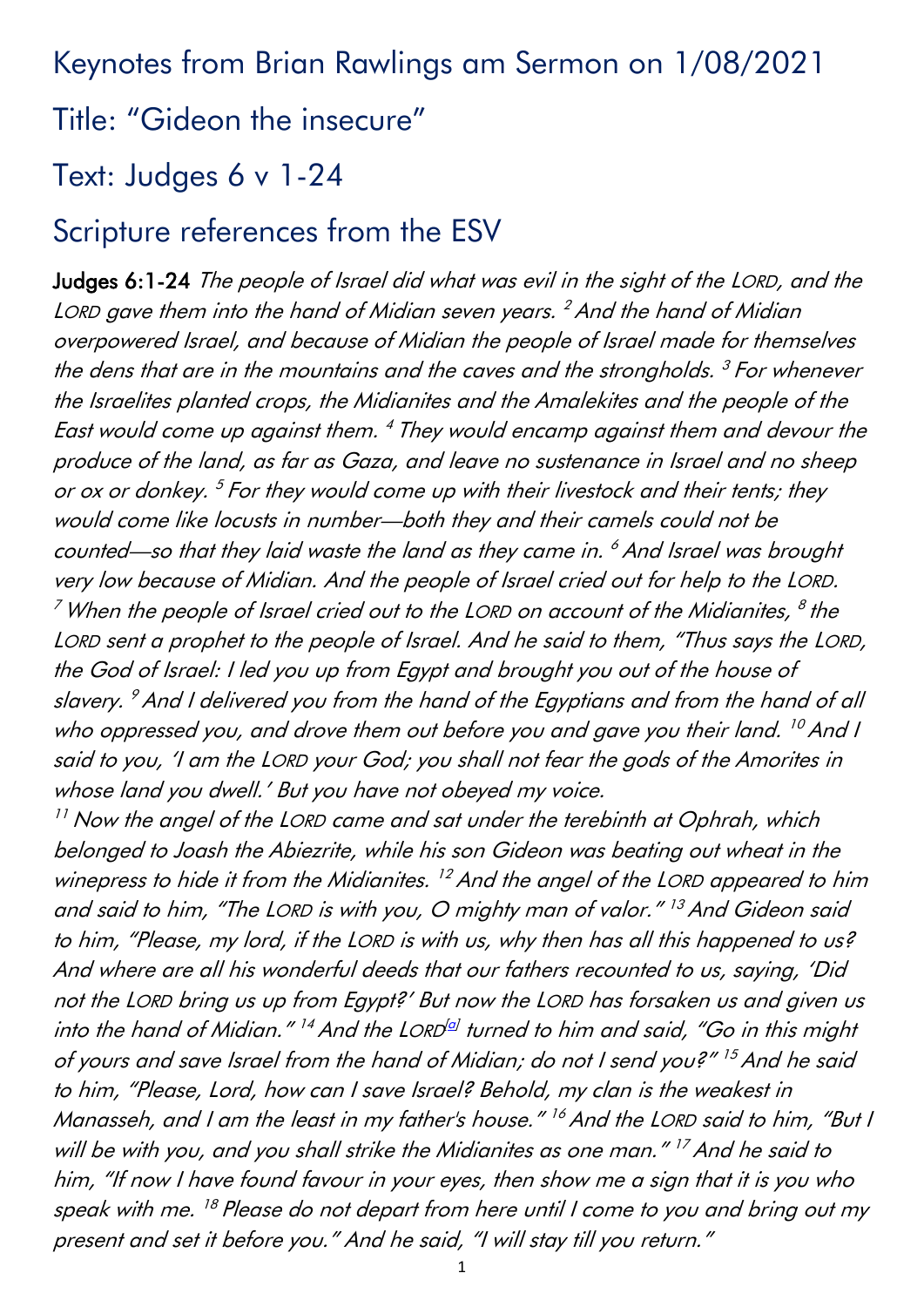<sup>19</sup> So Gideon went into his house and prepared a young goat and unleavened cakes from an ephah<sup>[\[b\]](https://www.biblegateway.com/passage/?search=Judges+6&version=ESV#fen-ESV-6674b)</sup> of flour. The meat he put in a basket, and the broth he put in a pot, and brought them to him under the terebinth and presented them. <sup>20</sup> And the angel of God said to him, "Take the meat and the unleavened cakes, and put them on this rock, and pour the broth over them." And he did so. <sup>21</sup> Then the angel of the LORD reached out the tip of the staff that was in his hand and touched the meat and the unleavened cakes. And fire sprang up from the rock and consumed the meat and the unleavened cakes. And the angel of the LORD vanished from his sight. <sup>22</sup> Then Gideon perceived that he was the angel of the LORD. And Gideon said, "Alas, O Lord GOD! For now I have seen the angel of the LORD face to face." <sup>23</sup> But the LORD said to him, "Peace be to you. Do not fear; you shall not die." 24 Then Gideon built an altar there to the LORD and called it, The LORD Is Peace. To this day it still stands at Ophrah, which belongs to the Abiezrites.

If we are honest, we have to admit that we often make the same mistakes over and over again rather than learning from them. Certainly, the people of Israel did not learn from their mistakes. Their history, as we see from the Old Testament, was a continual cycle of sin, servitude, sorrow and then pleading to God to save them, followed by God's gracious deliverance.

The book of Judges covers a time of national apostasy and moral pollution which lasted over 325 years. During this period, God kept his remnant in Israel, and the darkness was lit from time to time by the emergence of a judge, who, to a greater or lesser extent, led the people back to God. They are a good illustration of the kind of ordinary people that God uses in times of crisis. Judges is also a book about sin and its consequences.

• As in our own time, 'everyone did what was right in his own eyes' (**Judges 17:6**) see p4). People think there will be no consequences but in fact the consequences are a matter of life and death. Romans 6:23 (see p4).

Israel's unfaithfulness and its consequences are described in Judges 2 (see p4). When they cried out to God, he would raise up a Judge to deliver them, in faithfulness to his promises and out of his loving kindness. For a time, there would be peace but then came complacency, disobedience, and worship of other gods and the cycle would start again.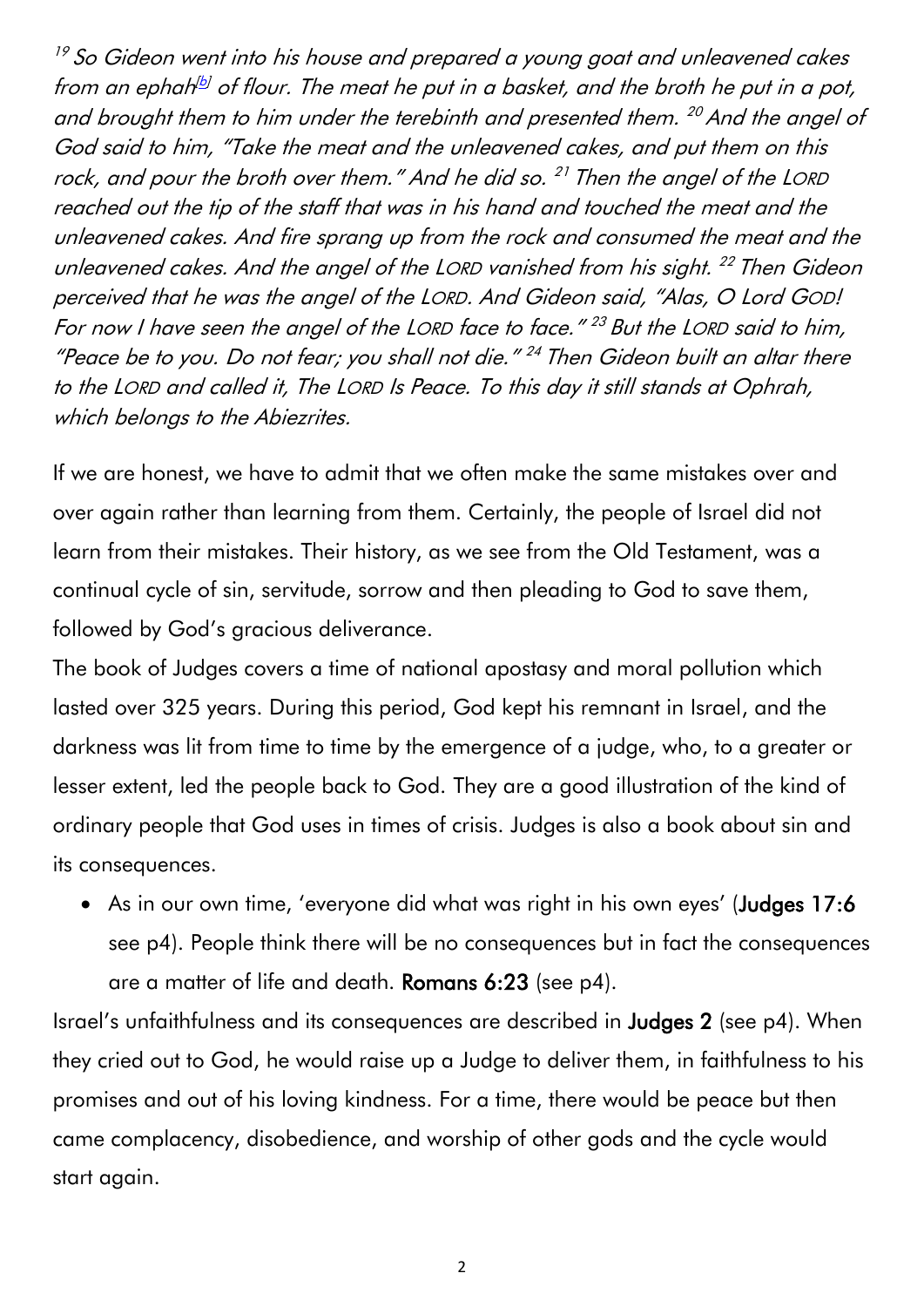• We need to ask ourselves whether we obey the commandment of putting God first, or do we too worship other gods by putting them before the Lord – gods such as our family, career, finance, home, TV and so on.

God used a variety of ordinary people to deliver his people and lead them into freedom and true worship. When we look at different Bible characters, we should be able to see ourselves – our victories and defeats, our strengths and weakness, our willingness or otherwise to obey him. God uses those who trust him and listen to his voice to accomplish his purposes – he is not looking for those who are brilliant and successful in human terms.

Gideon was one such flawed, reluctant hero. He was very insecure and did not consider himself worthy of God's call. He was frightened and nervous, and in despair over Israel's situation, but God called him and used him despite his doubts and insecurities, as he will use us despite our faults, if we are willing and obedient.

#### 1. Gideon's call (v14)

God sent an angel to call Gideon into service, though it took Gideon a while to recognise him as such (w 11,12,20,21 and finally v22). The angel arrived without any special effects, just as an ordinary man. God often comes to us in mundane ways, when we least expect it, as he has done throughout history. Hebrews 13:2 says 'Do not neglect to show hospitality to strangers, for thereby some have entertained angels unawares'. When the angel met him, Gideon was hiding and working secretly in the winepress (v11).

His greeting (v12) was surprising, given that Gideon was not a good example of a courageous person, nor did it appear that the Lord was with Israel. However, it demonstrates the point that when we feel that God has deserted us, it is actually the other way round. God is longing for us to recognise that there is sin in our lives, coming to repentance and asking for forgiveness so that we can be restored to Him. The call in v14 was absolutely clear. God had selected Gideon for the task of saving the nation. Gideon's response (v15) was entirely understandable! He was convinced he was not the man for the job, almost certainly the youngest in a family that was pretty low down in the pecking order. God's reply, however, was 'but I will be with you' (v16).

3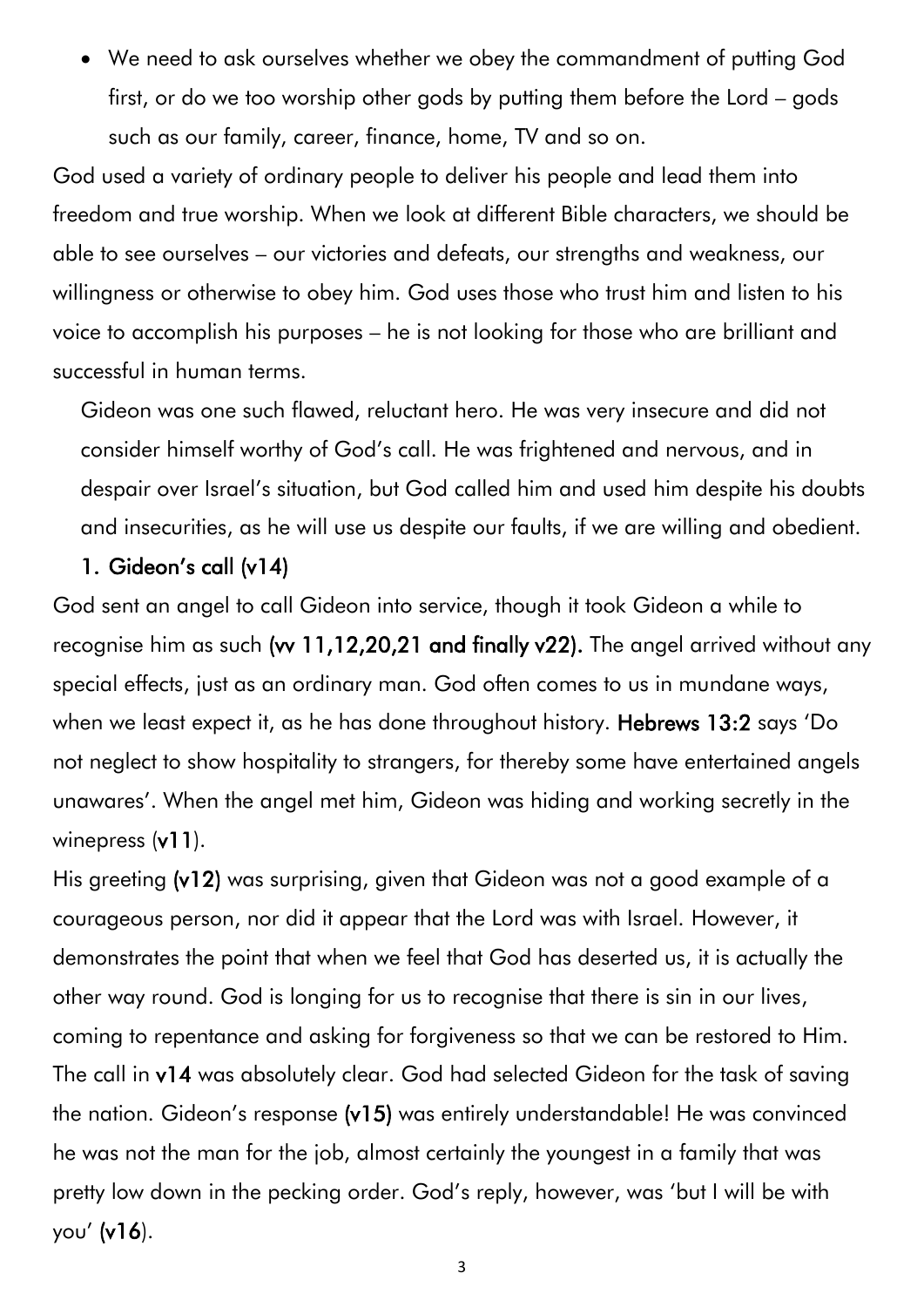- Today, we are surrounded by problems that are just as intimidating, when we look at the growing apathy and resistance towards God, and the moral and social decline in our nation.
- Like Gideon, we hope that God will find someone else to do his work. We consider we are far too insignificant and inferior to witness for him, not good at speaking, not clever enough, or don't know the Bible well enough. We think God should use someone else! The message of Gideon is that we are all called to serve Him and witness for him, but God says to us, as he did to Gideon 'Go and I will be with you'.

#### 2. Gideon's doubts

Despite the presence of the angel, Gideon wasn't sure that the message was from God so he asked for a sign (v17). In the burning of the meal (vv20-23), God was giving Gideon an enduring memory to strengthen him in the difficult days ahead. Though Gideon was terrified by the thought that he had been arguing with an angel face to face, he was reassured by the Lord speaking to him. We know that God often spoke directly to people in the Bible, but somehow, we think that won't happen to us.

### God can and does speak to us in direct ways, even today, so take care not to quench that inner voice of conviction.

As you offer yourself to him, scripture promises that you will know the will of God. (Romans 12:1-2 see p4).

Despite the clear call, and the promise that God would be with him, Gideon still struggled with doubts. He remembered that he was a farmer, not a soldier and asked for another confirmation. (Judges 6:34-40 see p4). We might be tempted to criticise Gideon for his insecurities and for seeking a second sign, but God is not like us. He is a

patient and compassionate Father, who knows we are fragile and weak. He accommodated Gideon's doubts, making

him doubly assured. An important lesson here is that the fleece was not used to determine the will of God, but to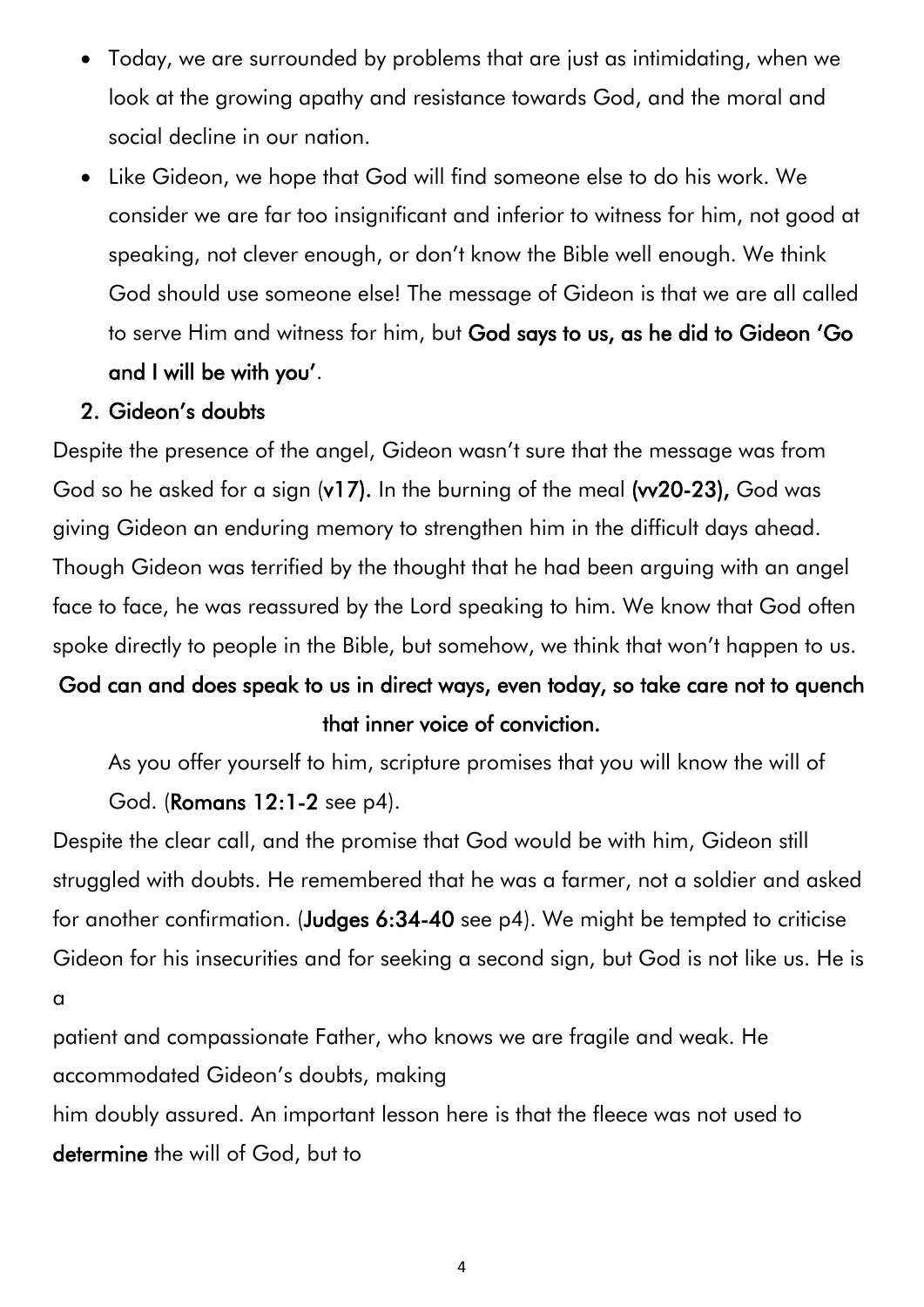confirm it. Guidance comes in many ways and can be confirmed by the Word of God, by prayer, by circumstances or by the wisdom of others. Putting out a fleece will often give us the assurance we need.

#### 3. The Tests

- a) Tearing down the shrine to Baal (6:25-28 see p4). It was not possible for Gideon to lead a battle campaign while the shrine was still in place so it had to be removed. Gideon was afraid to do this and carried out the task under cover of darkness, so that no one would see and stop him. God had met with Gideon and flowing out of that, God gave him a task to do. The same is true for us. Our service for God will flow out of our fellowship with him.
- b) The size of the army (7:1-8 see p4). Gideon amassed an army of 32,000 men. This was a small number compared to the size of the enemy's army (v12) but God reduced it down so that the Israelites could not think that they had won the victory, but would know it could only have come from God. Pride makes us want to say 'I did it' but humility and complete dependence on God will delight in saying 'God did it'.
	- The faint-hearted were sent home. Would you have passed the fearlessness test – unafraid of the fight to come because you are relying on the strength of God?
	- Those who weren't alert at all times (drinking by lapping from the river) were also sent home. Would you have passed the faithfulness test – always alert and keeping an eye out for the enemy?

We are exhorted to be on the alert (1 Peter 5:8, Ephesians 6:11 see p4), and in today's world we especially need this with the pervasive influences of social media, TV and newspapers. We do this by building a wall of faith with regular times of prayer and Bible study. Watching and praying go together, as we see from Jesus.

The battles we face are very different to Gideon's yet we will only win them as Gideon won his – with the knowledge, by faith, that God is with us every step of

the way. We have that same promise.

#### What lessons can we learn?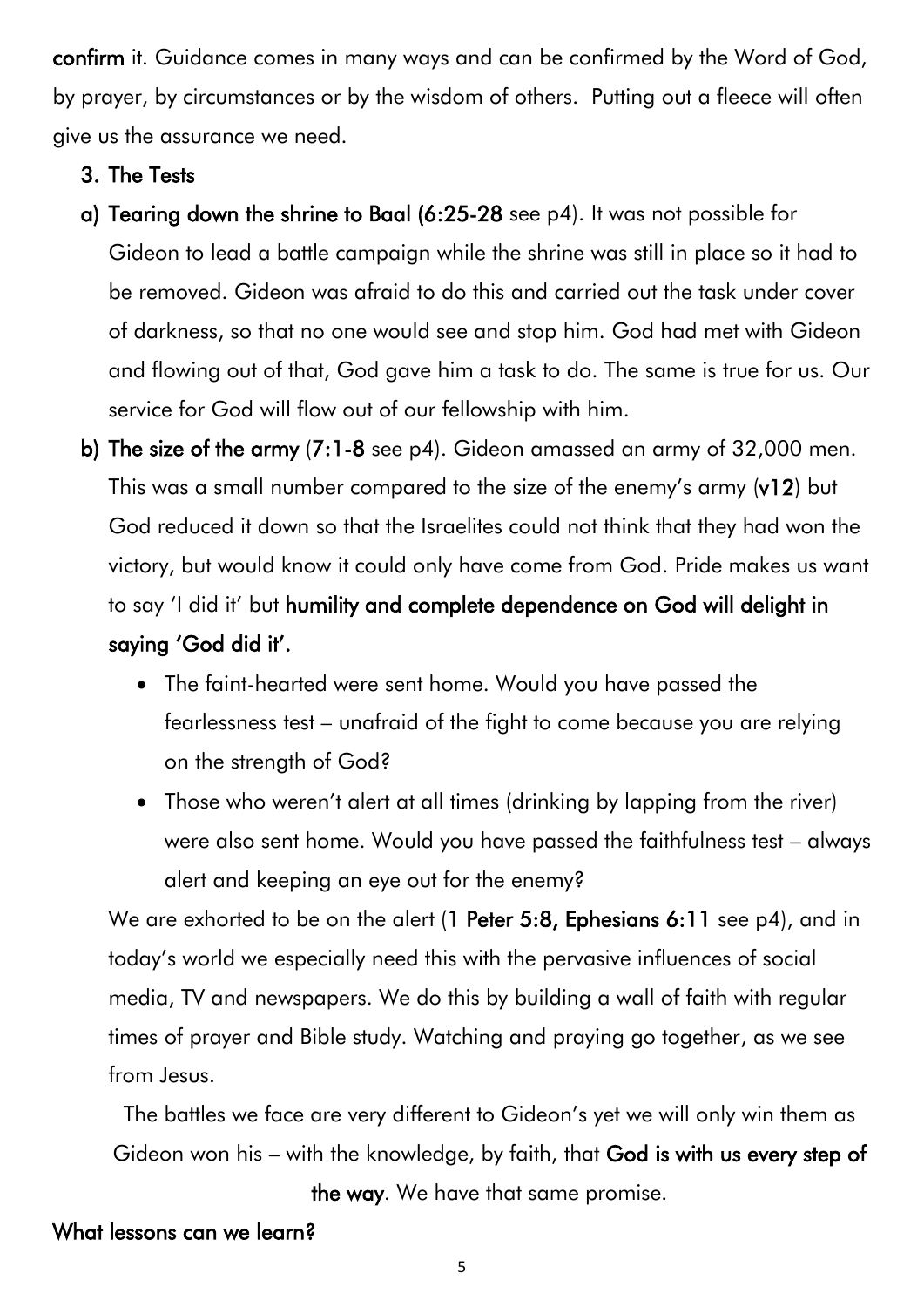• Gideon was certainly not a mighty man of valour when the angel first met with him. He seemed pessimistic, demanding and unbelieving. Insecurity lay behind his attitude, not unbelief, and this gave way to an absolute confidence in the sovereignty of God, as he learned how to simply and humbly accept God's help.

## If we are prepared to face up to the challenges God gives us, our weaknesses can become strengths.

• God calls us and uses us just as we are when we trust in him and accept his promise that he will be with us. The vast majority of those we come into contact with are heading for death and a lost eternity without Christ. They may never know of him if they don't hear of God's love and Christ's sacrifice from us. Every one of us who claims to be a follower of Christ is a witness for him. You may feel totally inadequate, insignificant, without enough Bible knowledge or afraid of rejection, but God is not prepared to accept to accept these excuses. We are all called to speak of our faith simply and humbly to those we meet as God gives us the opportunity. We need to pray on a daily basis for those encounters to happen.

God uses ordinary people like Gideon or you and me to achieve his purposes. May each of us respond to God's call to service and trust him to equip and provide us with the strength to overcome our uncertainties and insecurities. May God help us to

have an attitude that transforms every insecure struggler into a 'mighty man or woman of valour', knowing that he promises to be with us in all we do as we trust him

for everything by the power and strength of God's Holy Spirit and for his glory. Judges 17:6 In those days there was no king in Israel. Everyone did what was right in his own eyes.

Romans 6:23 For the wages of sin is death, but the free gift of God is eternal life in Christ Jesus our Lord.

Judges 2: 11- 22 And the people of Israel did what was evil in the sight of the LORD and served the Baals. <sup>12</sup> And they abandoned the LORD, the God of their fathers, who had brought them out of the land of Egypt. They went after other gods, from among the gods of the peoples who were around them, and bowed down to them. And they provoked the LORD to anger. <sup>13</sup> They abandoned the LORD and served the Baals and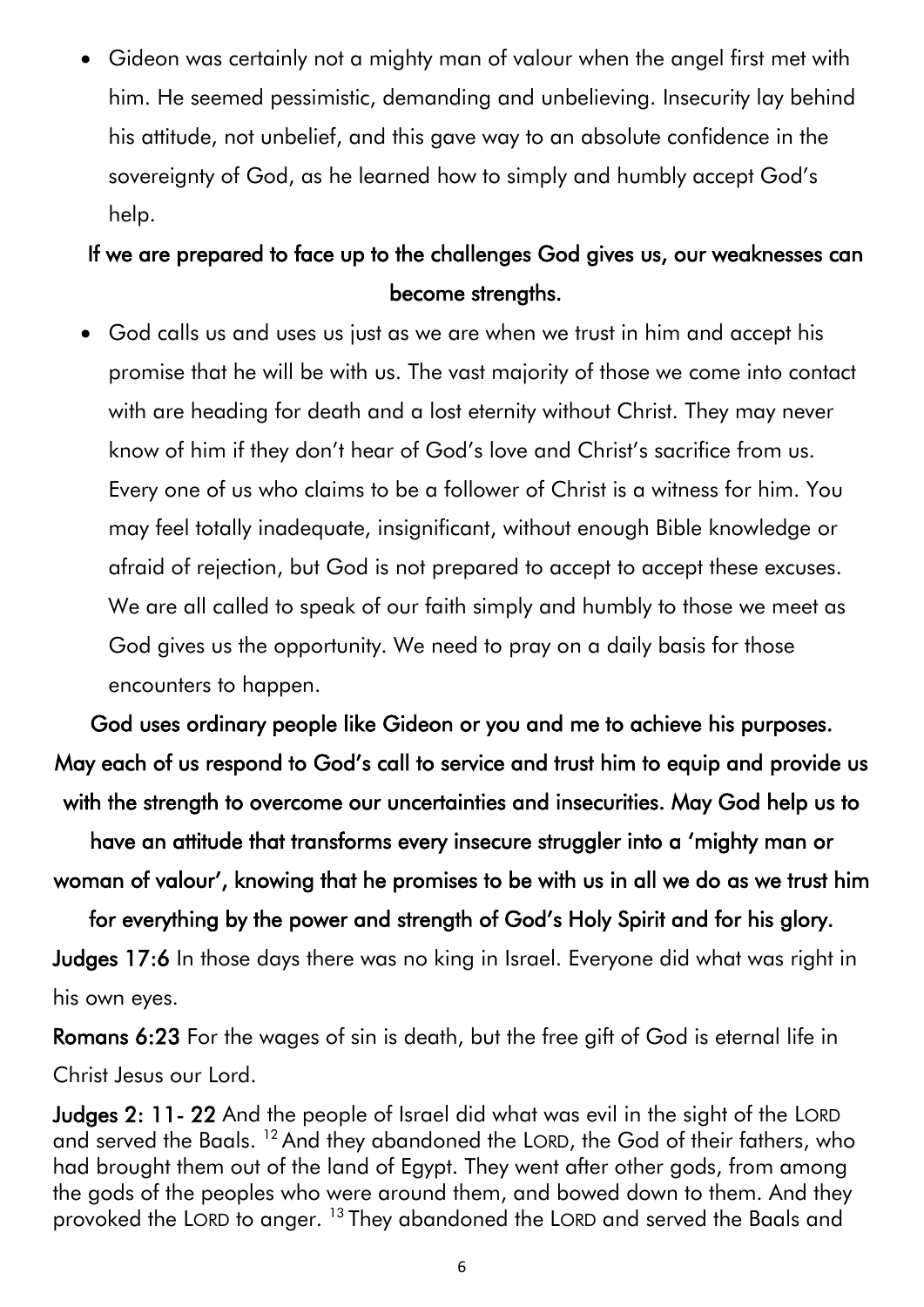the Ashtaroth. <sup>14</sup> So the anger of the LORD was kindled against Israel, and he gave them over to plunderers, who plundered them. And he sold them into the hand of their surrounding enemies, so that they could no longer withstand their enemies. <sup>15</sup> Whenever they marched out, the hand of the LORD was against them for harm, as the LORD had warned, and as the LORD had sworn to them. And they were in terrible distress.<sup>16</sup> Then the LORD raised up judges, who saved them out of the hand of those who plundered them. <sup>17</sup> Yet they did not listen to their judges, for they whored after other gods and bowed down to them. They soon turned aside from the way in which their fathers had walked, who had obeyed the commandments of the LORD, and they did not do so.

Romans 12:1-2 I appeal to you therefore, brothers,  $[4]$  by the mercies of God, to present your bodies as a living sacrifice, holy and acceptable to God, which is your spiritual worship.<sup>[\[b\]](https://www.biblegateway.com/passage/?search=Romans+12&version=ESV#fen-ESV-28231b) 2</sup> Do not be conformed to this world,<sup>[\[c\]](https://www.biblegateway.com/passage/?search=Romans+12&version=ESV#fen-ESV-28232c)</sup> but be transformed by the renewal of your mind, that by testing you may discern what is the will of God, what is good and acceptable and perfect.

Judges 6:36-40 Then Gideon said to God, "If you will save Israel by my hand, as you have said, <sup>37</sup> behold, I am laying a fleece of wool on the threshing floor. If there is dew on the fleece alone, and it is dry on all the ground, then I shall know that you will save Israel by my hand, as you have said." <sup>38</sup> And it was so. When he rose early next morning and squeezed the fleece, he wrung enough dew from the fleece to fill a bowl with water. <sup>39</sup> Then Gideon said to God, "Let not your anger burn against me; let me speak just once more. Please let me test just once more with the fleece. Please let it be dry on the fleece only, and on all the ground let there be dew." <sup>40</sup> And God did so that night; and it was dry on the fleece only, and on all the ground there was dew.

Judges 6:25-28 That night the LORD said to him, "Take your father's bull, and the second bull seven years old, and pull down the altar of Baal that your father has, and cut down the Asherah that is beside it <sup>26</sup> and build an altar to the LORD your God on the top of the stronghold here, with stones laid in due order. Then take the second bull and offer it as a burnt offering with the wood of the Asherah that you shall cut down." <sup>27</sup> So Gideon took ten men of his servants and did as the LORD had told him. But because he was too afraid of his family and the men of the town to do it by day, he did it by night.<sup>28</sup> When the men of the town rose early in the morning, behold, the altar of Baal was broken down, and the Asherah beside it was cut down, and the second bull was offered on the altar that had been built.

Judges 7:1-8 Then Jerubbaal (that is, Gideon) and all the people who were with him rose early and encamped beside the spring of Harod. And the camp of Midian was north of them, by the hill of Moreh, in the valley. $^2$  The LORD said to Gideon, "The people with you are too many for me to give the Midianites into their hand, lest Israel boast over me, saying, 'My own hand has saved me.' <sup>3</sup> Now therefore proclaim in the ears of the people, saying, 'Whoever is fearful and trembling, let him return home and hurry away from Mount Gilead.'" Then 22,000 of the people returned, and 10,000 remained.<sup>4</sup> And the LORD said to Gideon, "The people are still too many. Take